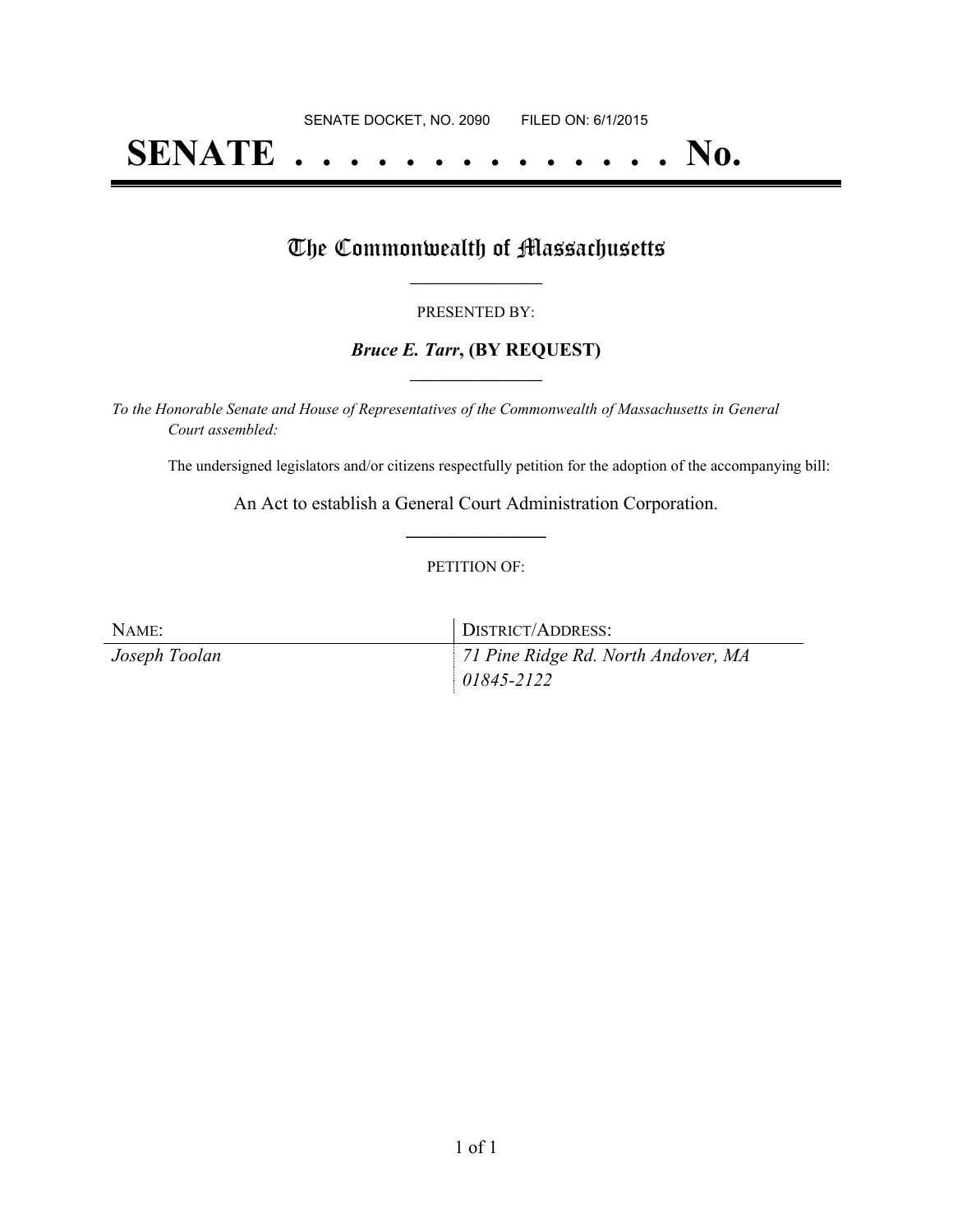### SENATE DOCKET, NO. 2090 FILED ON: 6/1/2015

## **SENATE . . . . . . . . . . . . . . No.**

By Mr. Tarr (by request), a petition (subject to Joint Rule 12) (accompanied by bill, Senate, No. ) of Joseph Toolan for legislation to establish a General Court Administration Corporation. Health Care Financing.

### The Commonwealth of Massachusetts

**In the One Hundred and Eighty-Ninth General Court (2015-2016) \_\_\_\_\_\_\_\_\_\_\_\_\_\_\_**

**\_\_\_\_\_\_\_\_\_\_\_\_\_\_\_**

An Act to establish a General Court Administration Corporation.

Be it enacted by the Senate and House of Representatives in General Court assembled, and by the authority *of the same, as follows:*

1 Emergency Preamble-

2 "Whereas, the deferred operation of this act would tend to defeat its purpose, which is

3 forthwith to consolidate time and expense involved in the administration of reoccurring matter of

4 the General Court, therefore, it is hereby declared to be an emergency law, necessary for the

5 immediate preservation of the public convenience."

6 Authorization and appropriation to administer contracts and filings of the General Court.

7 Section 1-Authority is granted by the General Court of the Commonwealth of

8 Massachusetts to collect contract records of public service applications and appropriation

9 transfers administered by the Commissioner of the General Court Administration Corporation.

10 a. The appropriation contracts cover filings for health care savings bank accounts and 11 appropriations, sick leave savings accounts and appropriations, retirement savings accounts and